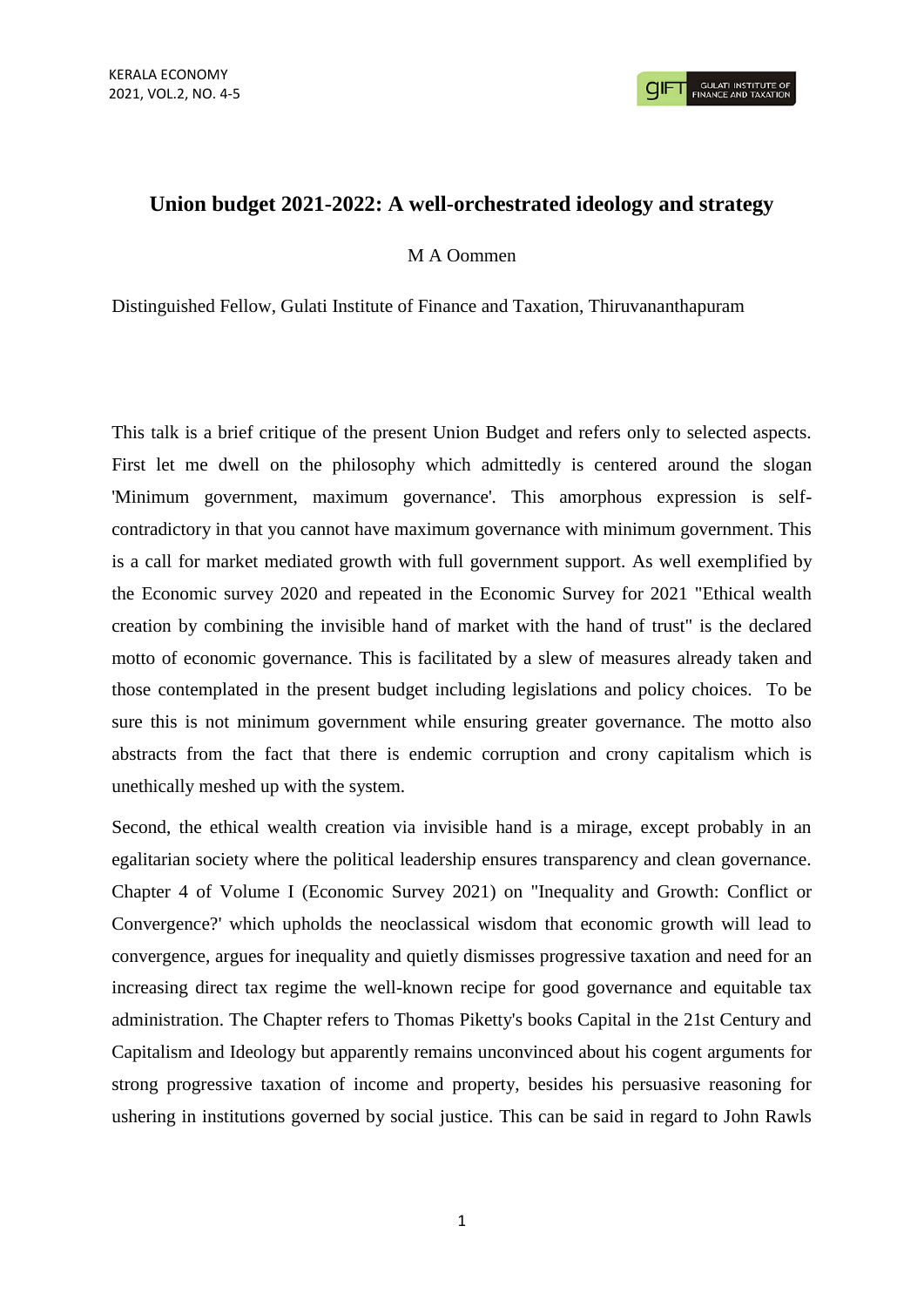KERALA ECONOMY

another author cited and whose *A theory of Justice*, forms the basis of democratic constitutions the world over. I would like to remind the architects of the Survey as well as the Union Finance Minister in the context of Covid 19 pandemic that for Rawls justice is fairness and that it should be the primary concern of all social institutions.

Let me call attention of the learned participants of this webinar to the Oxfam paper on *Virus and Inequality* published on January 25, 2021 which points out that the virus has increased existing inequalities of wealth, gender and race. The paper inter alia also shows that the fortunes of over thousand billionaires have returned to their pre-pandemic times in less than 9 months while the recovery for the world's poorest will be only after more than a decade. This will be much more for India where the worst damage of the pandemic has fallen on the informal sector while in the stock market, Sensex has rallied above the all-time high record of 50,000. The finance minister has not increased the cash transfers under the PM-KISAN scheme of Rs.6000 per year or Rs.500 per month. Even the mid-day meal scheme and several nutrition schemes remain grossly under spent. For example the cash transfer of Pradhan Mantri Matru Vandana Yojana, despite being in the name of the Prime Minister did spend only Rs.1300 crore as against a budgeted amount of Rs.2500 crore in the fiscal 2020-2021. A Budget that abandons nutrition security, food security and environmental security lacks the much-needed vision of inclusive growth. There is also no healing touch.

Third, the Budget goes ahead with greater avidity with the game of disinvestment for resource mobilization and includes two public sector banks along with a large number of public sector undertakings earmarked for the guillotine. Although Air India continues to remain an unsold commodity since 2018, the FDI share of Insurance has been revised from 49% to 74% and the LIC once India's pride in public sector undertakings is held out for divestment. Despite the drastic mis-carriages, the disinvestment target is maintained at Rs.1.75 lakh crore. Interestingly the collection under this head in the current fiscal 2020-2021 is only Rs.32000 crore (as per Revised Estimate (RE)) as against the budgeted Rs.2.1 lakh crore; the shortfall is a fabulous 85%. This type of fudging is done to maintain the fiscal deficit target within the FRBM limits and the medium term fiscal policy frame work. While on this question of disinvestment particularly in the context of privatization of two public sector banks, I wish to mention the thrust given to the bad banks in the budget, by creating the Asset Reconstruction Company and the Asset Management Company. What guarantee is

2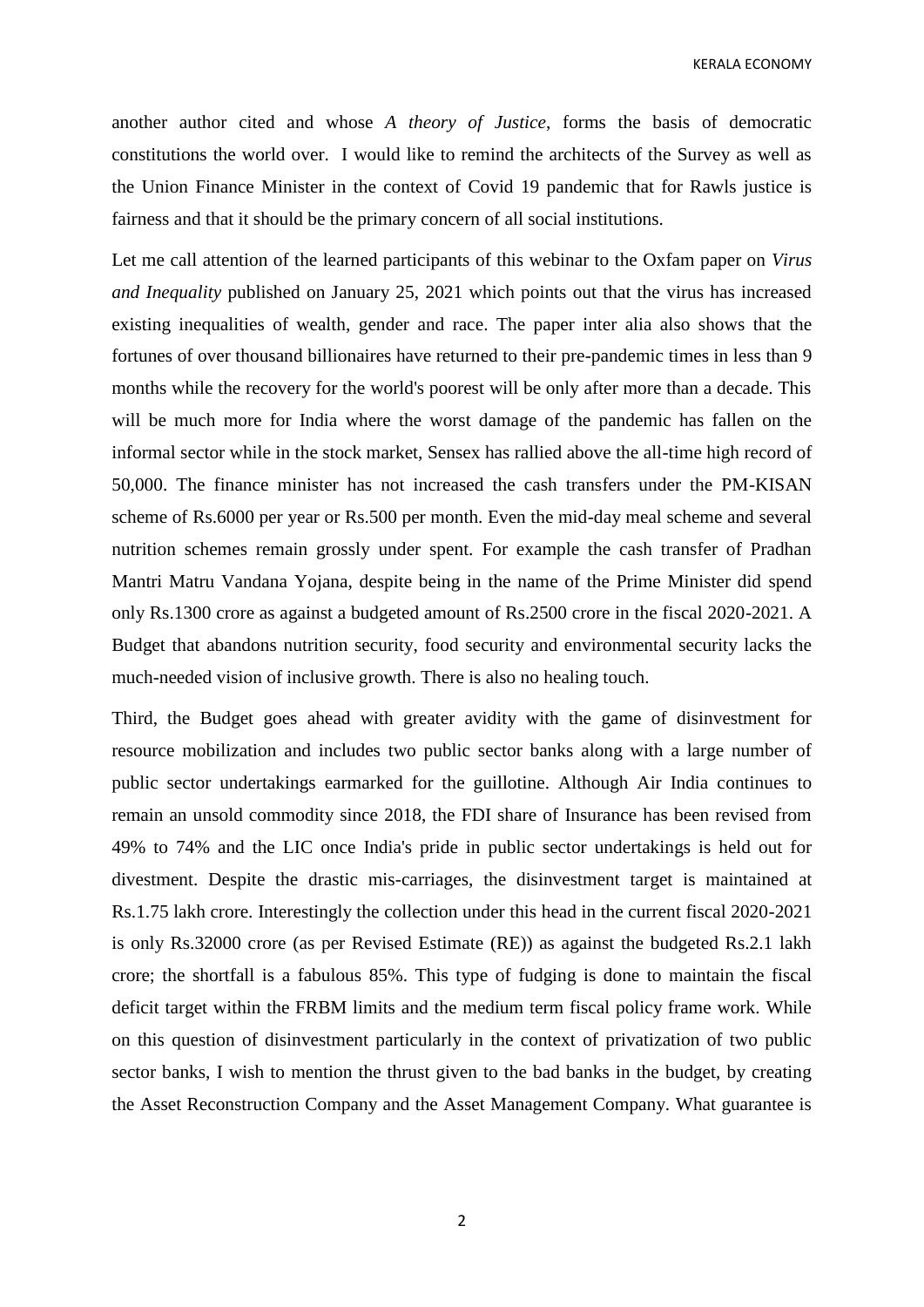M.A.OOMMEN

there that these institutions will be prudently and professionally managed? There is no assurance also against misallocation of public money. Given the fact that most nonperforming assets are not easily redeemable, the presence of bad banks can only encourage imprudent lending and result in write-off situations. After discussing the disinvestment programme the Economic Survey 21 (Vol II Chapter 2) ideologically asserts "The Government recognizes the need for opening up of all sectors to private sector"(p.57).

Four, it is not a "never before budget" by any reckoning except that the FRBM fiscal framework is abandoned and public debt is no longer seen as an anathema. Even the IMF-World Bank duo who have influenced a lot of economists (who abide by the Washington Consensus) and ruined several developing countries via structural adjustment induced loans are also compelled to abandon their fiscal orthodoxy. Reinhart and Rogoff who were against these have apparently come round to a 90% of GDP ceiling as the upper limit of sustainable debt. The public finance pundits of India who were swearing by the Maastricht treaty also will have to climb down to more realistic arithmetic in regard to fiscal prudence.

#### **Strategy**

Now let me turn to the strategy part. Strategy depends on the objectives to be achieved. A budget may be considered as a short-term step in the long march of a country towards the achievement of human development and well-being. Using Amartya Sen's ideas, I would say that the broad objective is to promote social arrangements that will build the freedom and capabilities to choose a reasoned and inclusive social existence fighting unfreedoms like illhealth, mal nutrition, poverty, old age, lack of dignity, difficulties to participate in public life and all other constraints that limit the citizen's capabilities to choose a dignified life. A budget also has to meet all short term crises and contingencies like inflation and pandemic like Covid-19 called once in a century crisis by the Budget. The Economic Survey as well as the Budget focus on economic growth in the market and completely miss the human touch badly needed now. I shall examine the strategy of the Budget under three heads: (a) The goal of V-shaped growth (b) fiscal management and (c) health care.

### (a) V-shaped growth, K-shaped Growth or what?

Covid-19 has affected both the demand and supply of good and services which of course have to be accelerated to step up growth. Closer examination of the numbers shows that the government expects the economy to respond via the credit system and development finance

3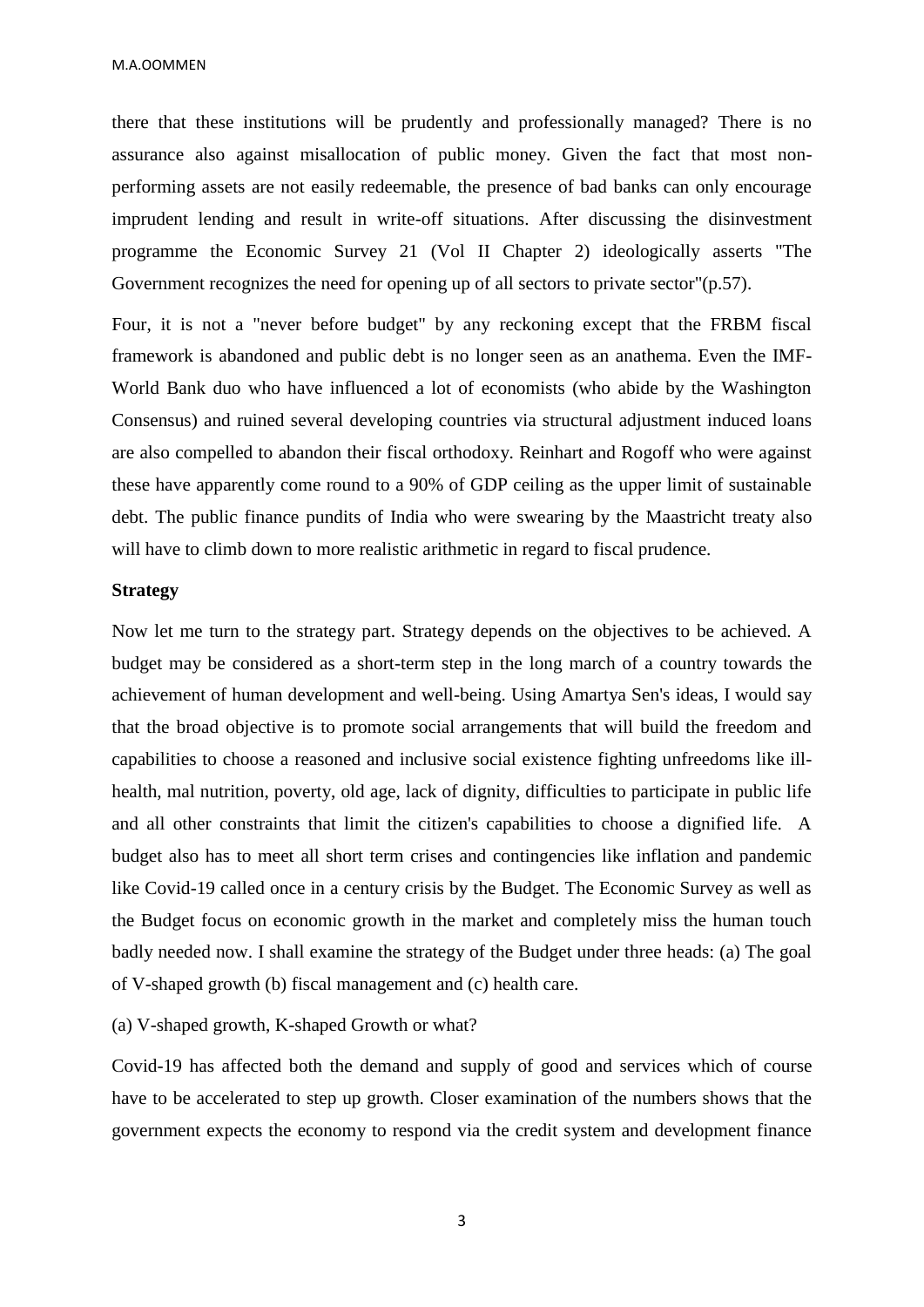KERALA ECONOMY

institutions. The National Statistical Organisation expects the economy to shrink by 7.7% this fiscal. But the Economic Survey projects a 15.4% nominal growth and assuming a 4.4% rate of inflation an 11% real growth. The Budget documents moderate nominal growth down to14.4% and real growth around 10-10.5%. These are expected to be achieved by stimulating the economy through higher expenditure. Actually as per RE, the expenditure for 2020-21 is only Rs.34.5 lakh crore and for the budget year Rs.34.83 lakh crore or hardly 0.95% more which given the inflation underway is pulling the system down. Of course the stepping up of capital expenditure from Rs.4.39 lakh crore in the current year (RE) to Rs.5.54 lakh crore for 2021-22, a 26% increase is substantial, but not critical to trigger growth. The investment ratio of 26.7% is far away from the investment needed to accelerate the economy. Assuming an incremental capital /output ratio  $(C/O)$  of 4, a real investment need for a 10% growth works out to 40% which is clearly unattainable. Given the deepening slack in the economy even a 4% C/O ratio is unrealistic and considerable stimulation of aggregate demand via public sector investment, stepping up of private consumption besides exports is the need of the hour. But when you need to step up demand through wage income of the poor who have a higher marginal propensity to consume, the Budget proposes an allocation of Rs.73,000 crore for 2021-22 for MGNREGA whereas the revised estimate under MGNREGA was Rs.1.11 lakh crore. This is a penny-wise and pound foolish strategy when the wage income of the poor remains low.

While a growth shoot up from the abyss of (-) 7.7% growth to plus 10-10.5 growth in the next fiscal is good for the rhetoric of a V-shaped growth but clearly unattainable. The actual may be a worse scenario of a K-shaped growth. While with the Atma Nirbhar Bharat getting heavy budgetary support, some sections in the organized sector may be growing, the informal sector comprising the poor will have a down ward slopping curve confronting them. To be sure, this is not what the pandemic, stricken Indians will bargain for.

#### (b)A word on the fiscal management

The fiscal management does not tell an encouraging story. The fiscal policy frame work once very assiduously nursed has been soft pedalled since 2014-15. There is a visible slippage from fiscal marksmanship. There is considerable fudging, but for which the projected fiscal deficit of 9.5% of GDP for 2020-21 (RE) would have been much higher as against the held as 'sacrosanct' ceilings around 3%. When you estimate a fiscal deficit of 6.8% of GDP for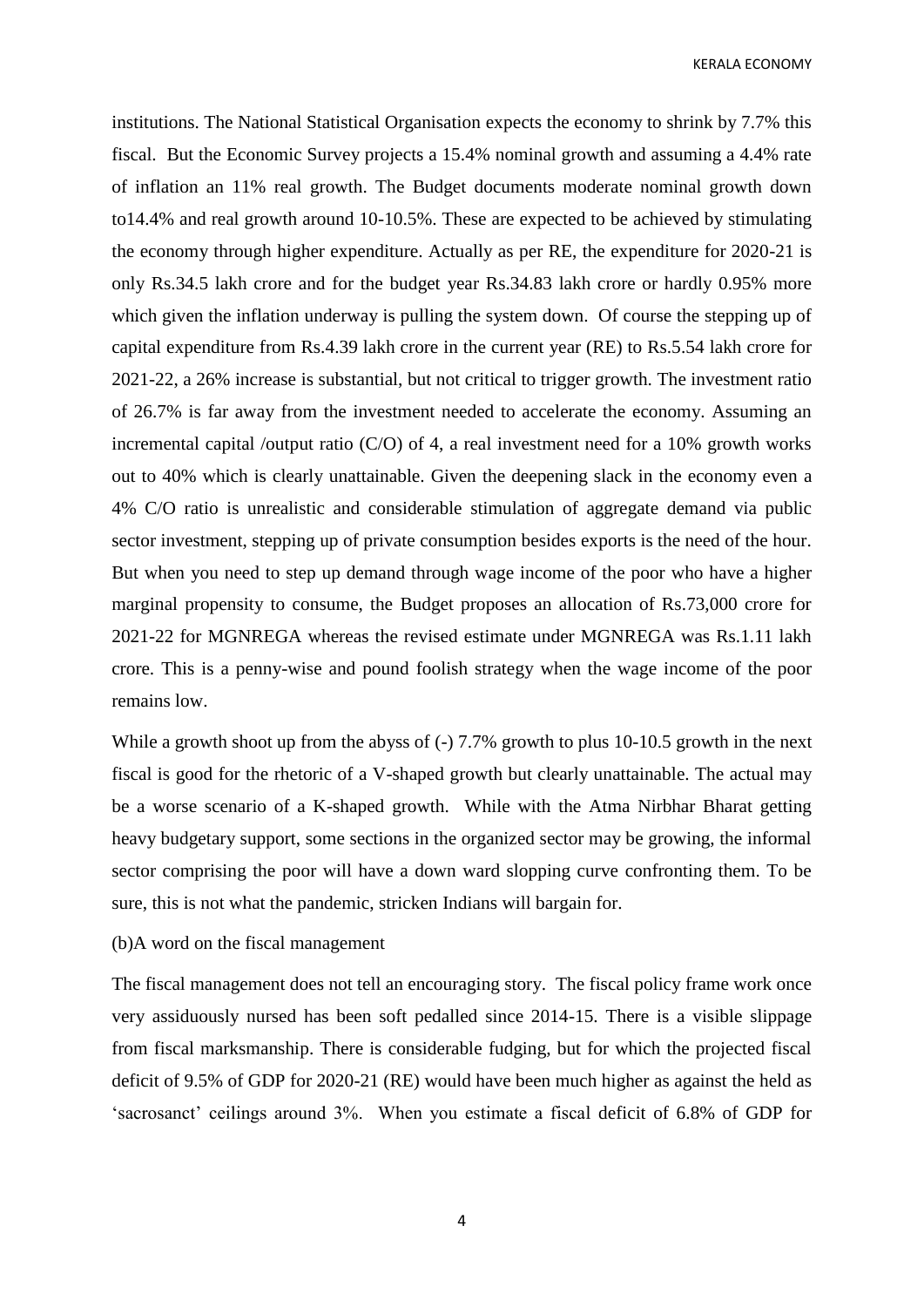2021-22 it is under drastic assumptions and without any step up on the resource mobilization strategies and therefore meant to be violated.

Primary deficit is the key variable in the game of fiscal and public debt management. Increasing primary deficit is the surest recipe for unsustainable debt- servicing in the future. The primary deficit was estimated to be 0.4% of GDP in the budget for 2020-21. But this has shot up to 5.9% in the revised estimate which is 14.75 times higher and the slippage yawns wide. Seen against this the fiscal deficit slippage is only 2.7 times as fiscal deficit increased from 3.5% to the revised estimate of 9.5% which itself is wide of the mark. The primary deficit number of 3.1% in the 2021-22 Budget is not going to be realized particularly because of high interest payments. The interest payment for 2021-22 is around 45.3% of the total revenue receipts as against 36.3% in the pre-covid year of 2019-20. This itself is on the high side. Certainly the interest payments will shoot up because interest management to contain inflation is part of the inflation target regime of Reserve Bank of India (RBI). This tragedy is because you cannot ruffle the feathers of the rich and notably the corporate sector who already had been given a tax concession in September 2019. Clearly a sizeable proportion of black money has already filled the ruling party, via the electoral bonds. It is hoped that the fiscal deficit will be brought down to 4.5% of GDP by 2025-26, an unattainable goal because your resource mobilization strategy and growth efforts are flawed. This Budget naively hopes that the economy can be triggered up swiftly through more privatization, recapitulation of public sector banks, bad banks and Development Finance Institutions.

# (c) Pandemic, health care and human well-being

In the context of Covid-19, the several lacks and gaps in health infrastructure as well as the need for enhancing medicare in the country has been brought to surface. The Economic Survey recommended to ramp up health spending to 2.5% to 3% of GDP. The Budget falls way below this with no signs of visible improvement. India's health spending is way below that of her neighbors especially Sri Lanka. In this context the Finance Minister's smart proclamation of 137% increase from that of last year's estimated spending was apparently a great gesture but really a rhetoric. This high percentage is an adding up of the estimates of several Ministries such as drinking water, sewage and sanitation and it is difficult to verify the base from which such a big jump is estimated. Even after covering all health-related programmes, the spending adds up only to Rs.223846 crore which is hardly 1% of GDP. On